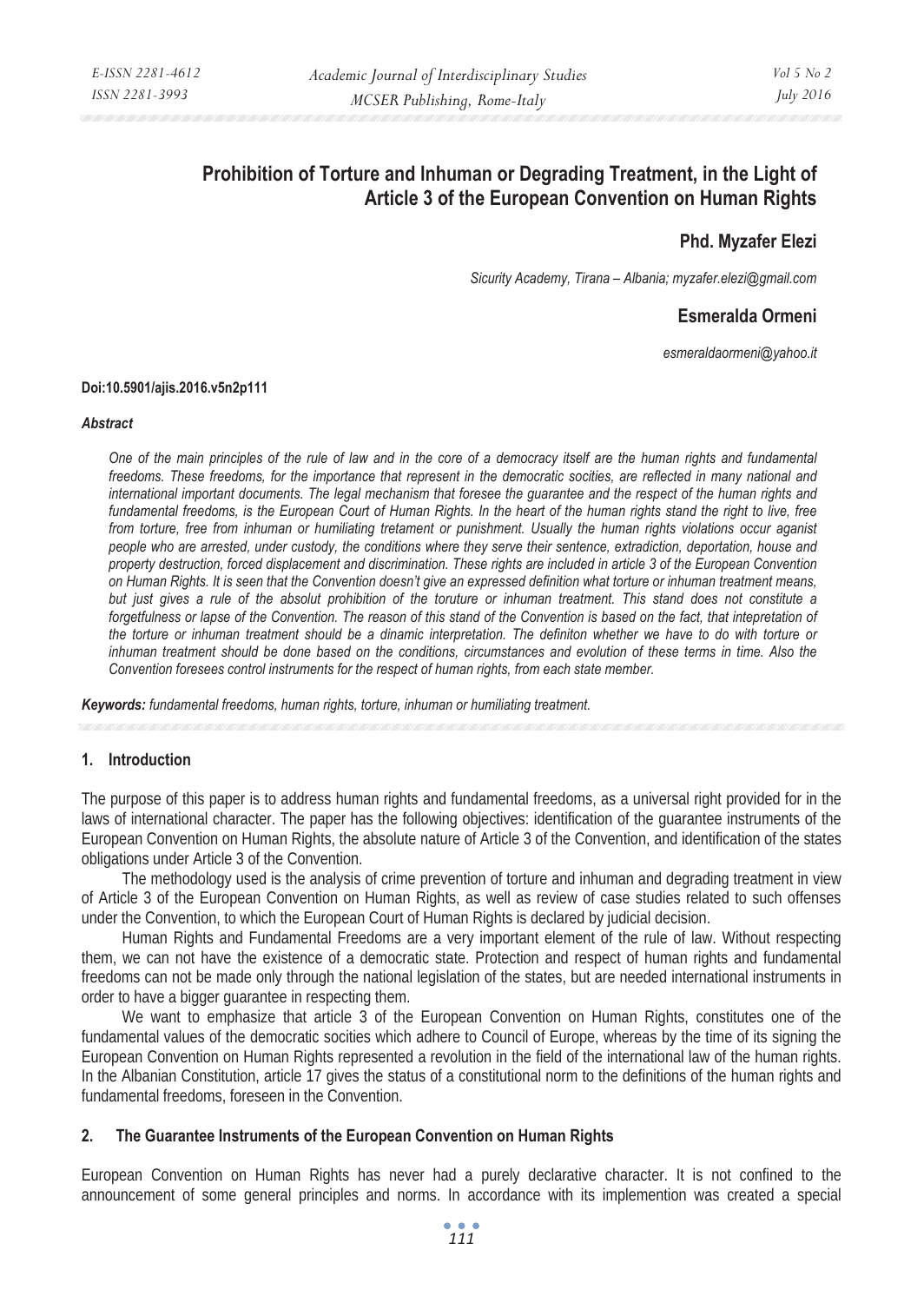mechanism. He has recently undergone changes, but originally consisted of two bodies that had the function of: "*to ensure the fulfillment of the commitments they have undertaken the contracting parties*" (Article 19). These two bodies that have operated for a long time were, the European Commission of Human Rights and the European Court of Human Rights. The essence of the function of these two bodies has been, the review and settlement of disputes and complaints filed by one State to another and also by an individual to his State for the violation of the Convention norm. (Puto, Arben. (2008), *Public International Law.* Tirana, Albin, pg 220). The procedure has undergone through some restrictions, before it arrived at the current stage. Initially the Commission on Human Rights was authorized to take only the demands of state applications, a state versus another state. But with regards to the individual requirements of different nationality citizens, the Commission may take them only if states had previously made a declaration under article 25 of the Convention, by which the Commission accepted jurisdiction to review these claims. It was necessary even another statement, which accepted the compulsory jurisdiction of the European Court of Human Rights before this court can examine individual claims. In many cases the final instance was the Committee of Ministers (Ibrid). So from what we have mentioned above, in its origin the Convention had forseen two instruments to control the respect of human rights and fundamental freedoms under in Convention by the contracting parties. As follow we will make a more detailed analysis of these bodies.

### *2.1 European Commission of Human Rights*

The commission was founded in 1954, it was consisted as many members as the number of states that had ratified the ECHR. The Committee Members were proposed by Contracting States and elected by the Committee of Ministers of the Council of Europe, for a 6-year term renewable. The criterias to be met from the members of the Commission were:

- a. High moral integrity;
- b. Sufficient qualification to be in the highest judicial system positions in the country;
- c. Knoweledge of the national and international law;
- d. Operate with their personal capacity (so, they are independant from the country they are proposed);
- e. A country could not have more than one member as part of the Commission.

The Commission meets eight times a year in two-week sessions and examines issues of committees composed of three persons.

The European Commission is competent to examine the complaints related to possible violations of the provisions of the Convention from any contracting state, on the basis of the complaint that any state can do, non-governmental organization, group of people or an individual. Complaints of non-governmental organizations, group of people and individuals can be submitted to the Commission only if the party against which the appeal is addressed, states that it accepts the competence of the Commission. Commission may consider relevant case only after they have exhausted all domestic remedies. The Commission can not take into procedure a petition, if it is anonymous; if substantially is the same with the petition that the Commission has reviewed or presented any other instance of international or contains no relevant new facts; and if the petition does not comply with the provisions of the Convention or is apparent that it represents the abuse of the right of petition. (Gruda, Zejnullah, 2007, International Protection of Human Rights, Fama University, Prishtina, pg 48).

The Commission after receipt of the complaint shall endeavor to resolve the issue amicably. When the matter is settled amicably, a report is compiled and sent to:

- Stakeholder;
- Committee of Ministers;
- Secretary General of the Council of Europe.

In case the issue is not resolved amicably, the Commission based on facts and evidence, draw up a report where is determined whether we have or not a violation of the Convention. This report is submitted to the Committee of Ministers. Within 3 (three) months, the matter may be submitted to the European Court of Human Rights. With time it was seen not necessary to make structural changes to simplify procedures for reviewing claims for breach of the Convention. An important role played the Protocol no. 11. He set only a single body to review complaints, this body would be the European Court of Human Rights, by merging the Commission as the body which examined complaints.

From 1954-1998 we had two inspection bodies, for the respect of human rights and fundamental freedoms under the Convention, from membering states. With the entry into force of the Protocol no. 11 on 01 November 1998, these institutions were replaced by the European Court of Human Rights. A permanent body able to fulfill all the previous functions of the organs.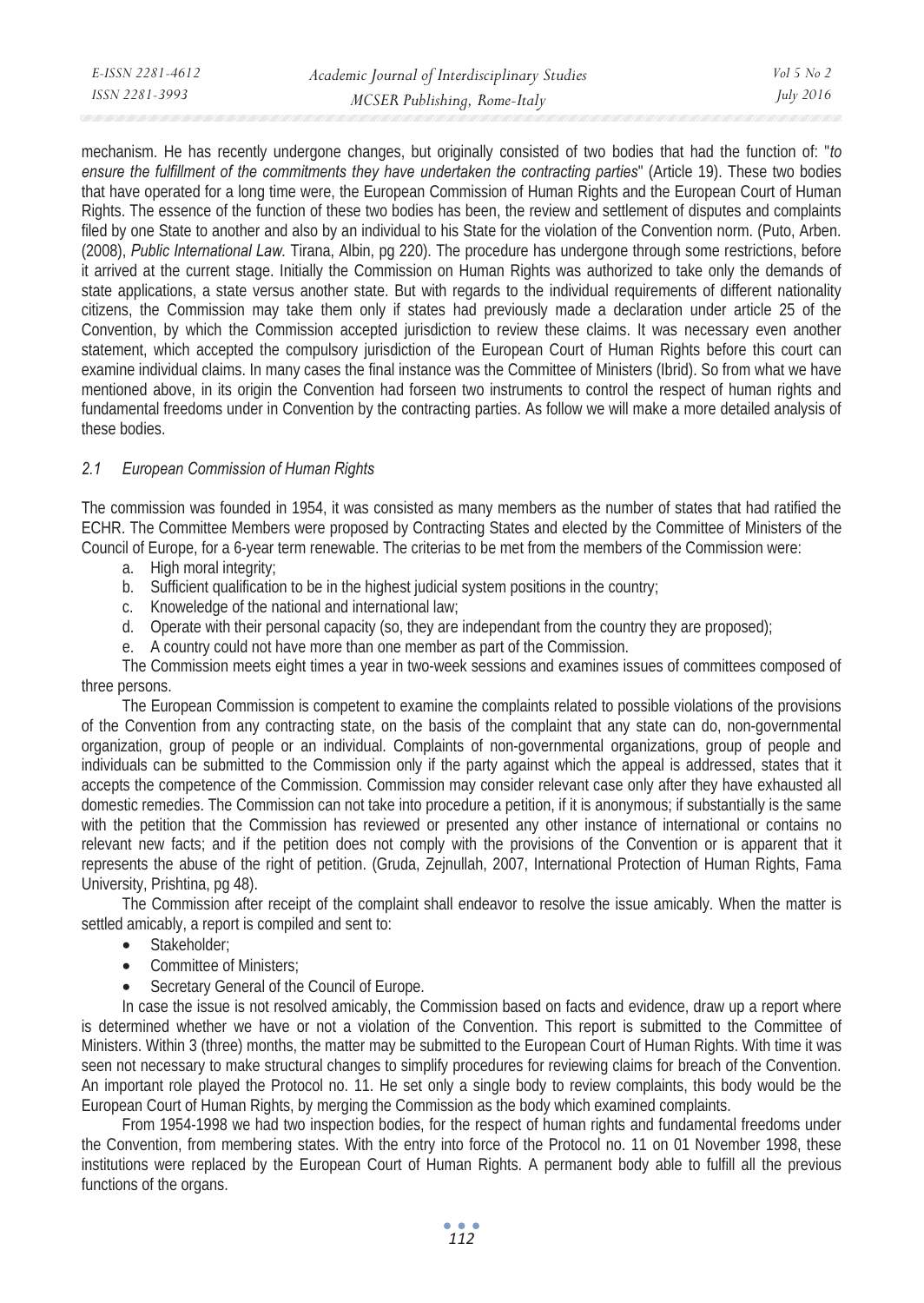The Reform was necessary for several reasons:

- First, it was the increasing number of applications and cases presented for review, the complexed character of these cases;
- Second, the full participation of a significant number of countries of Central and Eastern Europe which came out of totalitarian regimes;
- Third, the deepening of integration processes into the European Union, accompanied by a increasing place that human rights were taking as a paramount authority of the ideals of the Union. The purpose of the Protocol no. 11 was:
- Reconstruction of the control mechanism for respecting human rights and fundamental freedoms under the Convention and additional protocols;
- Increase the effectiveness of the protection of human rights.

### *2.2 European Court of Human Rights*

European Convention of Human Rights except the Commission had provided the European Court of Human Rights as an instrument to control its compliance and additional protocols, from the contracting parties. It is necessary to make the distinguish between the European Court of Human Rights before the changes made by Protocol no. 11 and the Court created after this Protocol. The label is the same but differ from the previous body, the court today is a permanent body able to fulfill all the previous functions of the organs.

Article 1 of the Convention obliges the contracting states to provide for every citizen within their jurisdiction the rights and freedoms defined in the Convention. The European Court of Human Rights is just monitoring the actions taken by states while exercising their judicial powers. This relationship between the legal systems of the contracting states and the Court "principle of subsidiarity", where implementation of the Convention by the local authority runs parallel with European supervision, gave cause the existence of the margin of evaluation. The appreciation doctrine recognizes that in many cases trial national authorities are in a better position to decide on a particular case or matter. This is especially justified when there is a wide range of choices in terms of how an issue can be resolved. However, the margin of appreciation is applied differently depending on the value of the interest and the existence of common standards applied in many Member States where, respectively, the degree of the margin of appreciation allowed to states varies. (Council of Europe, 2013, Prohibtion of Torture, (the Manual of the Human Rights, No. 6), Tirana, Gent Grafik, pg.5).

### **3. General Overview of Article 3 of the European Convention on Human Rights**

Prohibition of torture, punishment or inhuman or degrading treatment is a fundamental value of a rule of law. The importance of the prohibition of torture, punishment or inhuman or degrading treatment, is seen as an important principle in international law. Stopping the above mentioned behaviors it is provided in a number of international acts:

- Universal Declaration of Human Rights of 1948;
- Four Geneva Conventions of 1949;
- International Pact of the United Nations for the Civil and Political Rights of 1966
- Convention against Torture and other Cruel Inhuman or Degrading Treatment or Punishment, United Nations in 1987;
- The Rome Statute of the International Criminal Court, 1998;
- European Convention for the Prevention of Torture and Inhuman or Degrading Punishment March 1, 2002.

Despite the disappointing compliance by which credible reports indicate that torture continued to occur throughout the world, the prohibition on torture is not only a prohibition contained in the Convention, but is also part of the international customary law and is considered to be *jus cogens5*.

In addition to introducing the international law prohibition of torture, punishment or inhuman or degrading treatment is provided in most of the legislation of many countries.

The European Court of Human Rights has said more than once that: "*Article 3 enshrines one of the most fundamental values of democratic society*." The Article 3 of the Convention states that: "*No one can undergo torture or inhuman or degrading treatment or punishment*". (Council of Europe, 2013, Prohibition of Torture, (The mnual of Human Rights, No. 6), Tirana, Gent Grafik, pg 8).

With fifteen words, Article 3 of the Convention is one of the shortest provisions in the Convention. However, this short article should not be underestimated because the content is very important. Local authorities have difficulty in some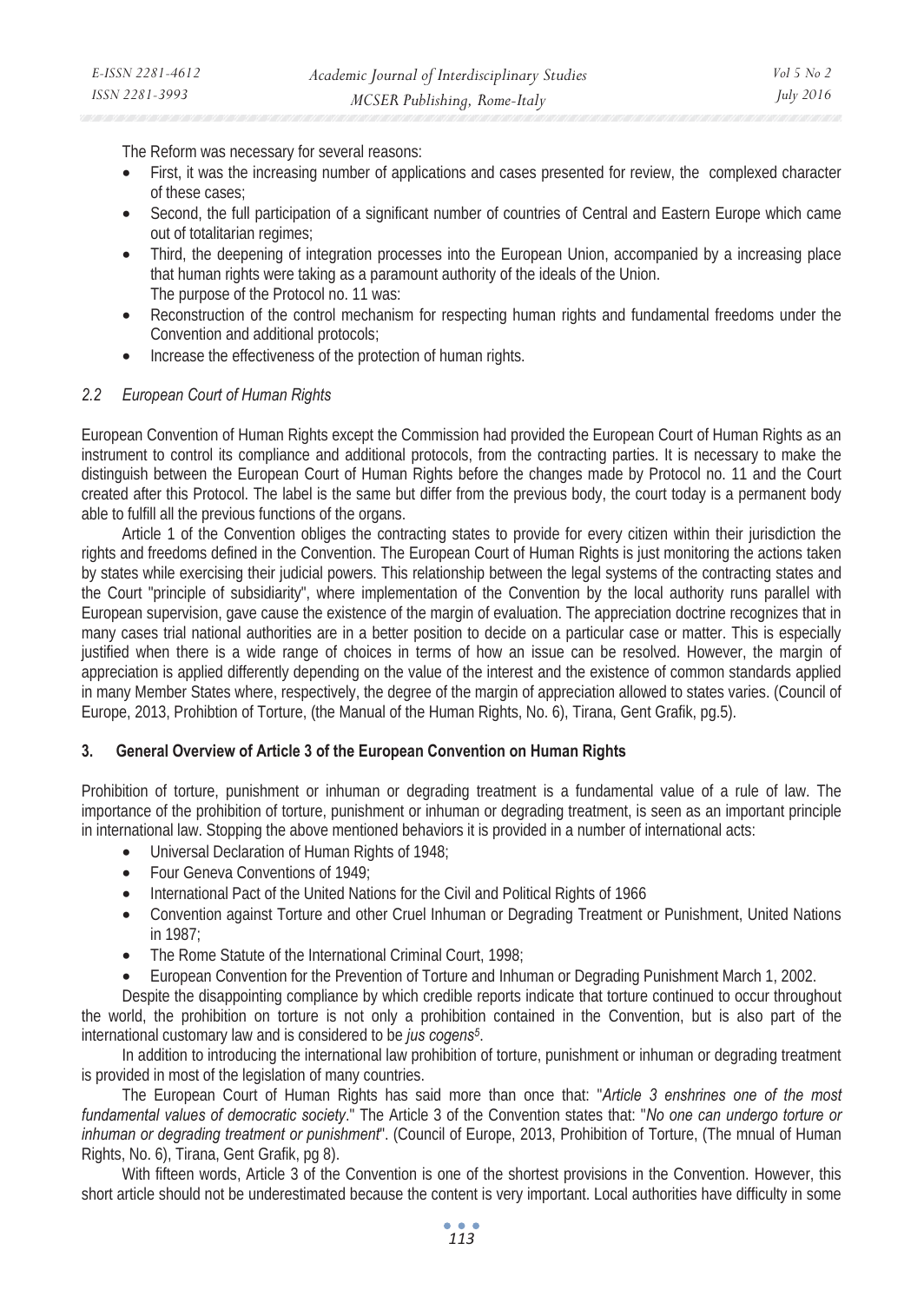| E-ISSN 2281-4612 | Academic Journal of Interdisciplinary Studies | $Vol_5$ No 2     |
|------------------|-----------------------------------------------|------------------|
| ISSN 2281-3993   | MCSER Publishing, Rome-Italy                  | <i>July 2016</i> |

cases to meet this provision, once they realize what is meant by respecting and implementing it. (European Convention of the Humna Rights).

The range of issues poses a number of points to be discussed about the scope of Article 3 as follows:

- Firstly, there is a wide range of specific behaviors and acts that may violate Article 3.
- The potential breaker of Article 3 and the consequences of their acts.
- Whether specific behavior or acts actually have resulted in a violation of Article 3 to be determined on the basis of subjective and objective tests.
- Article 3 contains both substantive aspects as well as procedural ones, such as the obligation to investigate prima facie allegations of torture perpetrated other inhumane treatments.
- Article 3 may be prejudiced by the deliberate abuses by negligence or passivity also in specific steps or failure to provide adequate standards of care.
- Article 3 imposes obligations as well as positive obligations, "namely an obligation not to perform a certain action, and the obligation to take positive steps to ensure respect for individuals of their rights and to protect them by mistreatment. (Council of Europe, 2013, Prohibition of Torture, (The mnual of Human Rights, No. 6), Tirana, Gent Grafik, pg 9).

Article 3 despite the fact that is one of the shortest provisions of the Convention as noted above, is very important. To analyze what is necessary to determine its components: Torture; Inhuman treatment; Humiliating treatment; and inhuman or degrading punishment.

### **4. The Absolut Character of Article 3 of the European Convention on Human Rights**

The absolute character of Article 3 (prohibition to torture, punishment or inhuman and degrading treatment) must be related to Article 15 of the European Convention on Human Rights. Article 15 states:

- *a. In case of war or other public emergency threatening the life of the nation, any high contracting party may take measures to avoid the responsibility envisaged by the Convention, but only to the extent that the situation demands and conditions that these measures not be in contradiction with other obligations arising from international law.*
- *b. the above provision does not authorize any derogation from Article 2, except in respect of deaths resulting lawful acts of war, or from Articles 3,4 (paragraph 1) and 7.*
- *c. each contracting party exercising this right of derogation, holds fully inform the Secretary General of the Council of Europe of the measures taken and the reasons that have caused them. Also it must inform the Secretary General of the date on which such measures cease to operate and the provisions of the Convention are fully implemented anew.* European Convention of the Humna Rights).

The rights protected by Article 3 of the Convention directly related to personal integrity and human dignity of the individual. Free from torture, inhuman or degrading punishment and degrading treatment are of paramount right. They are intolerable under Article 15 of the Convention. (Gomien, Donna. Short Guidance of the European Convention on Human Rights, Strasburg, 2005, pg.183).

If we look carefully Article 15, paragraph 2, the Convention prohibits in absolute terms torture and inhuman or degrading treatment, regardless of the victim's behavior. Court on a number of issues stated that torture, inhuman or degrading treatment is inexcusable in any conditions and circumstances, whether in the fight against organized crime or terrorism. In addition to Article 3 has absolute character and Article 2 (right to life), except when the removal of life is carried out lawfully. Also has absolute character and paragraph 1, Article 4, which prohibits slavery and servitude, while Article 7 prohibits punishment without law.

Unlike most of the positions of some materials to the Convention and the Protocols No. 1 and 4, Article 3 does not provide for exceptions or derogations under Article 15, paragraph 2 of him can not be degraded, even in cases of a situation public emergency threatening the life of the nation. The absolute prohibition of torture, inhuman and degrading treatment under the Convention, shows that art is one of the fundamental values of democratic societies that are part of the Council of Europe.

## **5. The Tasks that Arises for States Based on Article 3 of the Convention**

Article 3 of the European Convention of Human Rights is of fundamental importance in a democratic society. Countries that have ratified the Convention undertake to provide for individuals within their jurisdiction are not subjected to torture,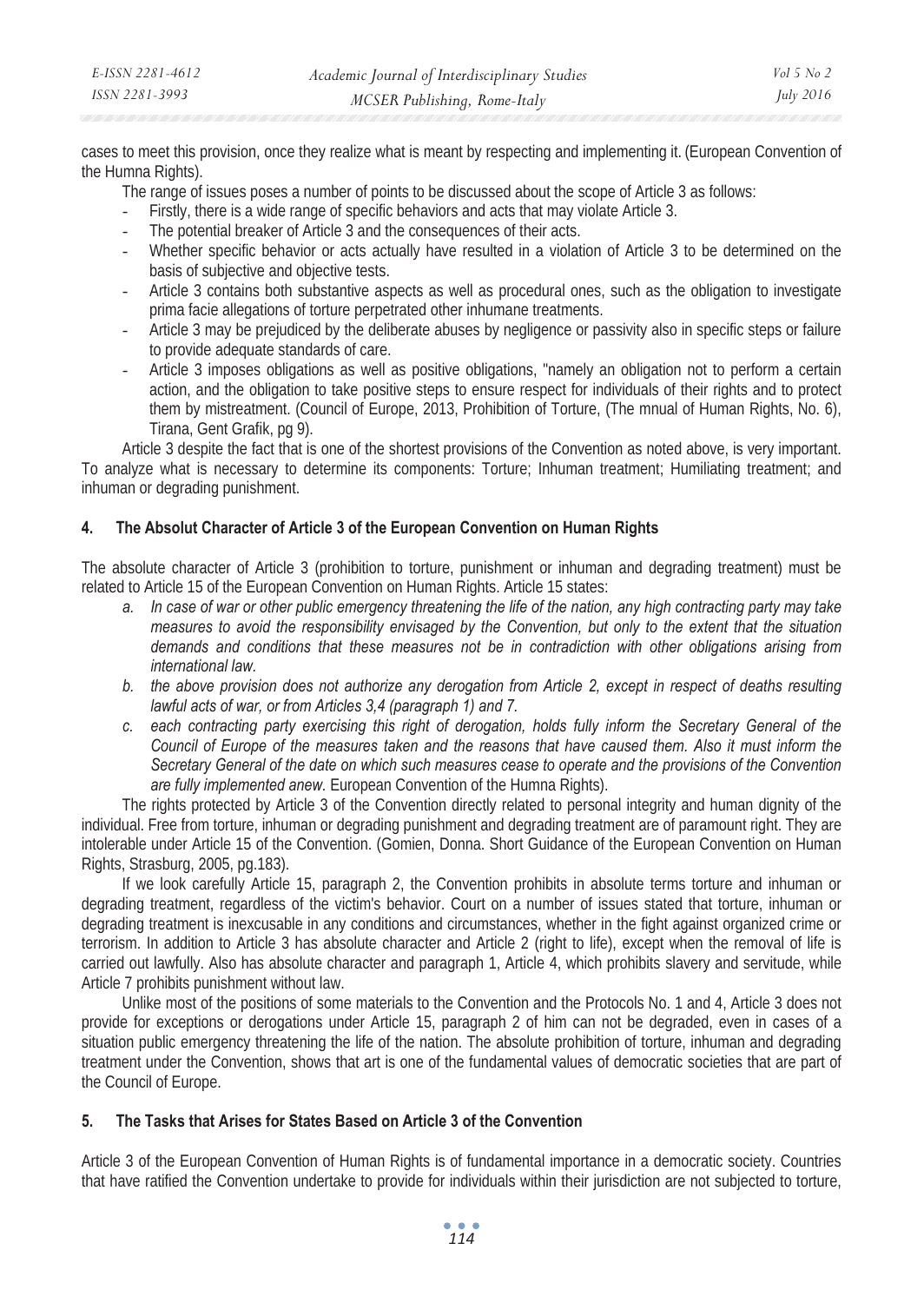| E-ISSN 2281-4612 | Academic Journal of Interdisciplinary Studies | <i>Vol</i> 5 No 2 |
|------------------|-----------------------------------------------|-------------------|
| ISSN 2281-3993   | MCSER Publishing, Rome-Italy                  | July 2016         |

inhuman or degrading treatment. This obligation is not limited simply to the institutional framework, but case law has in fact an extension of the notion of extending the obligation of states in the relationship between individuals.

- With a negative obligation of the state under Article 3 of the Convention will understand*: "States that are part of the ECHR, have the duty within their jurisdiction to protect individuals from torture, penalties and inhuman or degrading treatment of persons wearing with state power. In short, the negative obligation would mean that countries should not exercise self torture, punishment and inhuman or degrading treatment ". (Report state individual).*
- With a positive obligation of the state under Article 3 of the ECHR would understand: *"States that are part of the ECHR, have the duty within their jurisdiction to protect individuals from torture, punishments or inhuman or degrading treatment, that exercised by private persons. In short, the state must take all measures that the individual should not be subjected to torture, inhuman or degrading treatment by private persons ". (Report individual - individual).*

The purpose of the provisions that prohibit torture, punishments or inhuman or degrading treatment is to protect the dignity and physical and mental integrity of the individual. Therefore, it is incumbent upon every State party to these international agreements, provide protection through legislation and other measures that may be considered necessary against the acts prohibited by international acts, "*Whether caused by people acting in an official capacity, outside capacity such official or private capacity*". (Anastasi, Aurela, 2009, *Compared Constitute Law*, Tirana, Dajti 2000, pg 142).

a. *Concrete cases where the state has infringed the negative obligation under Article 3 of the Convention (Rivas vs France dated 01.04.2004).* (Bianku, Ledi, 2007, *Jurisprudence of the e Strasburgh Court*, Tirana, EDLORA).

18-year-old Giovanni Rivas was arrested after a suspected robbery. During interrogation by the police officer he was hit kicked in the back, causing injuries that required surgery. Court despite the fact that the applicant's treatment was inhuman and degrading, pointed out: "*When a person is in custody, the state assumes the obligation to ensure his welfare*. *This principle applies even if the detainee is a minor and has not been suspicious*. "Court stressed a very important assumption that "*any damage suffered during police custody, the state automatically loaded and belongs to the burden of proof to prove that the damage caused was proportionate response to the situation*".

*b. Specific cases where the state has violated a positive obligation under Article 3 of the Convention (Z and Others vs UK (Application no. 293392/95), 10 May 2001).* (Anastasi, Aurela, 2009, *Compared Constitute Law*, Tirana, Dajti 2000, pg 144-146).

Seekers, four siblings. Z a girl born in 1982, A a boy born in 1984, B a boy born in 1986 and C a girl born in 1988. All four are British nationals. In October 1987, the family doctor recommended that you addressed social services due to concerns posed by children, including the fact that there was evidence that Mr. steal food. For four and a half years following the social services monitored the family and provided various forms of support for parents. During this period however, the problems continued. In October 1989, while he was investigating a robbery case, police found the children's rooms were in poor condition and mattresses urinate. In March 1990 it was reported that Z f A search for food in garbage bins in a school. In September 1990 it was reported that A and B had burns on his face. In a number of cases became known that children in their rooms closed where smelled rotten. Finally on June 10, 1992 children were placed in temporary care institution at the request of their mother, which said that if they would continue to be left in the care of her she would beat me. Psychology visiting children found that 3 adults expose serious emotional disturbance and noted that this was the worst case of neglect and emotional abuse that she had seen in his career.

Appointed lawyer for the applicant began procedures against local authorities claiming damages as a result of negligence shown by the authorities, which had failed to provide proper care of children and to take measures to protect them. At the conclusion of proceedings in the House of Lords researchers claim was not accepted.

The European Court of Human Rights held that: "*Article 3 enshrines one of the most fundamental values of a democratic society, prohibiting in absolute terms torture or treatment or inhuman and degrading treatment, countries that*  have ratified the European Convention of Human Rights should, therefore, take all measures that individuals within their *jurisdiction are not subjected to inhuman or degrading treatment, including such ill-treatment cases are made by private individuals in positions. These measures should provide effective protection, in particular against children and other disadvantaged and include taking reasonable measures to prevent abuses to which the authorities were aware or had the opportunity to have knowledge* ".